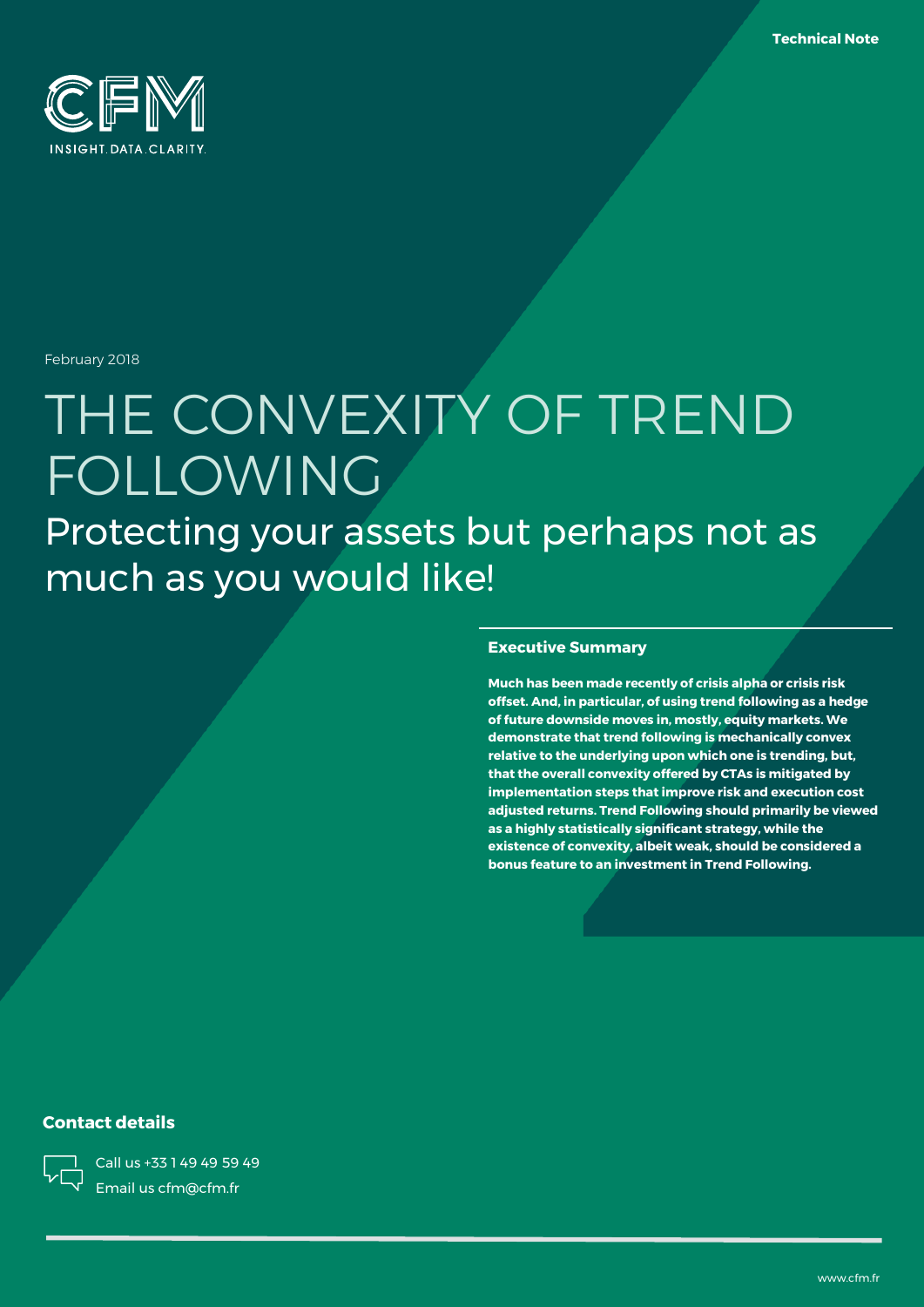### Introduction

Commodity Trading Advisors (CTAs) have traded futures markets for many years using, on aggregate, an approach exploiting the persistence of trends in prices<sup>1</sup>. It has been demonstrated by many, the current authors included, that following trends is a profitable strategy with a high level of statistical significance<sup>2</sup>. The Sharpe ratios observed by a systematic approach are modest, as are the returns of the industry. These modest Sharpe ratios are, however, persistent – leading to the conclusion that the approach represents one of a growing number of alternative benchmark strategies upon which the alternative beta industry has been created.

However, traditional benchmarks still reign supreme, with equity indices composed of developed markets and/or emerging markets mixed in with both sovereign and corporate fixed income type return streams representing the backbone of most institutional investment portfolios. These investments are sound, with expected Sharpe ratios in the range of 0.3-0.4 for equities and, to first order, the excess yield of developed market sovereign bonds leading to low Sharpe ratios in low interest rate regimes<sup>3</sup>. The advent of the Alternative Beta industry has spurned interest in an alternative, decorrelated (and hopefully positive) return stream that can potentially help to decrease the volatility and drawdowns of investor portfolios.

Trend following, in particular, is an alternative benchmark strategy that exhibits certain features that help traditional portfolios. This was most strikingly illustrated through the Global Financial Crisis of 2008 when most traditional and alternative strategies sold off. The CTA industry, which, frankly speaking, until 2008 only occupied a sleepy corner of the Hedge Fund world, revealed itself to be one of the strategies that performed best during stressed markets. The SG CTA index was up 13.1% through the tumultuous financial crisis period of 2008 while many CTA managers recorded multiple returns of 3-4 standard deviations (or annualised volatility) for 2008. This obviously attracted a lot of investor attention and the CTA industry picked up the pieces from the crisis to become a prominent sector of the Hedge Fund universe.

The returns that followed the crisis from 2009-2013 disappointed many. Having invested on the back of reasonable returns over several economic cycles and spectacular performance in 2008, clients began to deliberate on the death of the trend in an overcrowded

<sup>1</sup> See our Whitepaper "Explaining hedge fund index returns" in the 2017 Q4 Alternative Beta Matters Newsletter, available on the CFM website.

<sup>2</sup> See our academic paper *Two Centuries of Trend Following*. Y. Lempérière, C. Deremble, P. Seager, M.Potters, J.P. Bouchaud. 2014, Journal of Investment Strategies 3(3), 41-61.

market, leading, ultimately, to a modest pullback from the industry globally. That this effect predated the dramatic 2014 draw-up in CTA performance is testament to investors' preponderance for following trends. All of a sudden CTAs were back in vogue, and investors and analysts began to give the industry a second look – in essence following the trend of trend following performance.

We begin our discussion of trend convexity by setting the scene with a mathematical framework. The less mathematically minded reader is encouraged to skip this section and move onto a discussion of our key equation that shows that trend following is mechanically convex relative to the instrument being trended upon. There are various additional techniques involved in building a CTA, however, and these can reduce the convex nature of the trend following strategy. Techniques such as: (i) trending on a diversified pool of instruments; (ii) imposing a maximum (a *cap*) on the trend forecast and, finally, (iii) slowing the strategy down such that it reacts only gradually to sudden underlying moves. We finish our discussion with a convexity study of the Société Générale (SG) CTA<sup>4</sup> index that shows how much protection the CTA industry really provides. We conclude with a summary of our results.

# The mathematical framework

*In mathematical finance, convexity refers to non-linearities in a financial model. In other words, if the price of an underlying variable changes, the price of an output does not change linearly, but depends on the second derivative (or, loosely speaking higher order terms) of the modelling function. Geometrically, the model is no longer flat but curved, and the degree of curvature is called the convexity.<sup>5</sup>*

The term convexity is usually used in the context of options to refer to a payoff that depends non-linearly on price. A delta hedged at-the-money call or put option provides a large payout in the case of a large move of the underlying in either direction. This hedging property of options is frequently exploited – a holder of equities, for example, may choose to buy puts before a big market announcement to protect against potential large downside moves. A similarly shaped payoff for trend following has been known to exist for many years. The payoff for trend following is slightly different in that a

<sup>3</sup> See our Whitepaper "Modelling Forward looking Returns and Combining Traditional and Alternative Benchmarks" in the 2016 Q3 Alternative Beta Matters Newsletter, available on the CFM website. <sup>4</sup> The SG CTA Index is widely recognised as the key benchmark for managed futures and is calculated by Société Générale. See https://cib.societegenerale.com/en/prime-services-indices/ <sup>5</sup> Definition taken from https://en.m.wikipedia.org/Convexity\_(finance)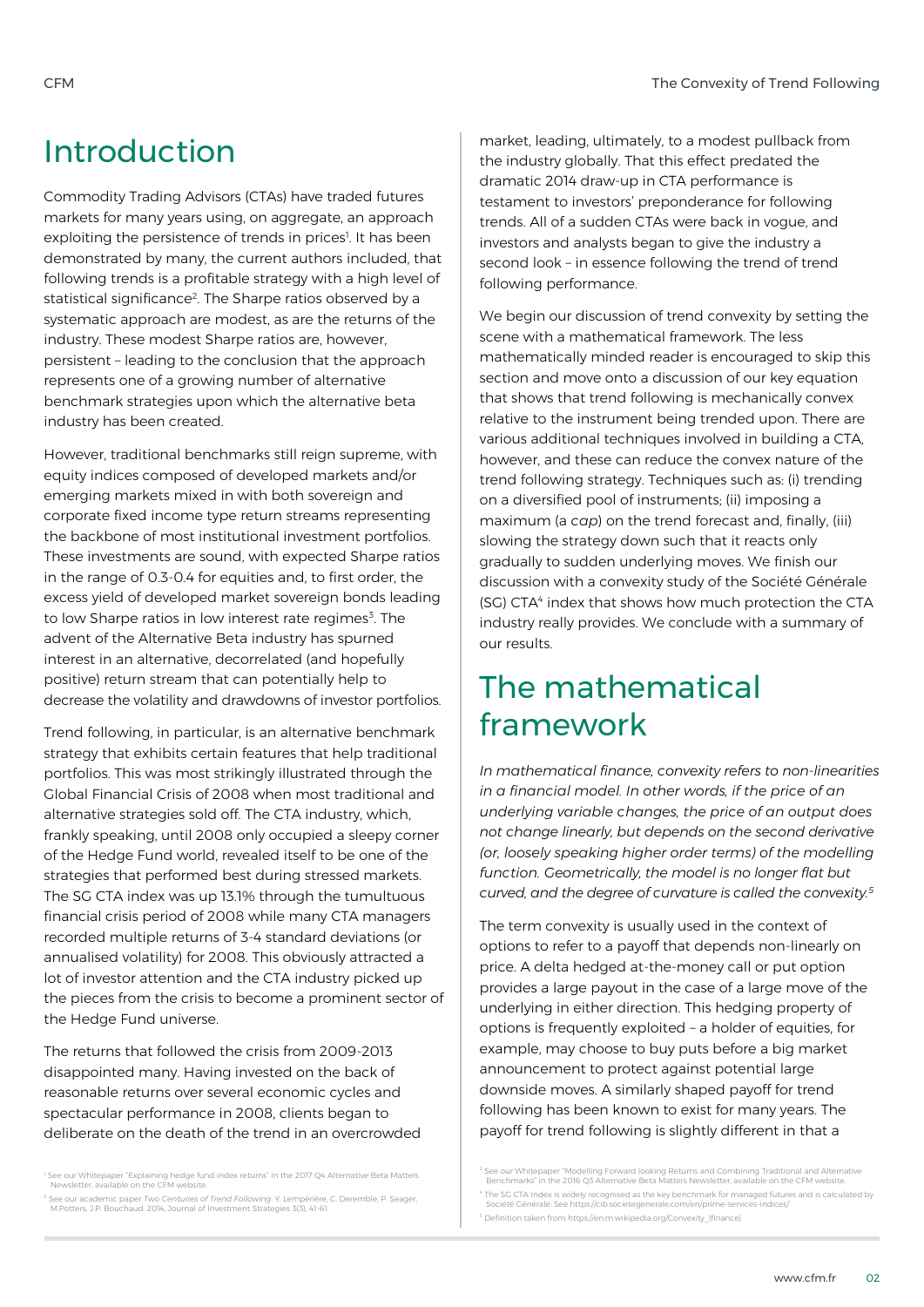downside (or upside) move needs to persist over a timescale comparable to the trend timescale, but in such situations trend following will pay out.

We can quickly write a mathematical prescription for this effect. For the purposes of illustration we take a simplified trend following approach with a forecast *F(t)* at time *t* defined relative to an arbitrary time  $t_0$  in the past.

$$
F(t) = p(t) - p(t_0)
$$

Where *p(t)* is the price of the instrument at time *t* . We also define a daily price return  $\delta p(t)$  at time *t* as follows:

$$
\delta p(t) = p(t+1) - p(t)
$$

Assuming the trend follower takes on a position equal to *F(t)* then the Profit and Loss (P&L) for any one day is equal to:

$$
P&L(t) = F(t)\delta p(t)
$$

One can now sum over all days from  $t_0$  to the final day, *T*, to produce the total P&L as the following:

$$
P&L_{total} = \sum_{t_0}^{t_0+T} (\delta(t) - \delta(t_0)) \delta p(t)
$$

This can then be rearranged to produce the following equality:

$$
P&L_{total} = 1/2 \left[ \left( \sum \delta p(t) \right)^2 - \sum (\delta p(t))^2 \right]
$$

This equation shows that the P&L of a trend follower depends on the difference of the variance<sup>6</sup> of the timeseries on two timescales. One can calculate the variance on the timescale of days, weeks, months, decades etc. albeit with less and less precision for any one given timeseries. For a *random walk*<sup>7</sup> these variances are related by a factor proportional to the difference in time i.e:

$$
\sigma_{1\,day}^2 = 5\sigma_{1\,week}^2 = 20\sigma_{1\,month}^2 = etc.
$$

These equalities change, however, in the presence of positive and negative autocorrelation in the timeseries. Looking at the random walk timeseries plotted in Figure 1 we see that a trend following strategy performs well when the variance defined on the timescale, T, close to that of the trend, is higher than T times that of the variance measured on a daily timescale. Conversely, of course, when the opposite is the case the trend strategy performs

<sup>7</sup> A Random Walk, for our purposes, follows a price trajectory given by  $p(t) = \sum_{t'=0}^{t} \eta_{t'}$  where  $\eta$  corresponds<br>to a series of bell shape, distributed random numbers. These random numbers are a representation of

poorly. This result is very intuitive – trend following is a good strategy when there is a move, up or down, that persists for a timescale comparable to the trend timescale.



*Figure 1 –* The simulated evolution of the prices of a random walk with the result of a trend following strategy overlaid as a function of time (the number of days in this case). The random walk is by definition unpredictable and therefore the long term performance of the trend is strictly zero. However, at times the strategy can perform well and at other times will underperform. The above derivation tells us that in times of the variance measured on the timescale of the trend being greater than T times that measured on the timescale of a day the trend will perform positively and negatively otherwise. One also notes that the trend strategy loses more often than it gains, and, when it gains, it gains more than it loses. In other words, the trend strategy is positively skewed $8$  on the timescale of the trend.

A more standard way to follow trends is to use an Exponentially weighted Moving Average with a decay rate on a timescale  $\tau$ . The forecast  $F(t)$  is then:

$$
F(t) = EMA_{\tau}^{t-1}(\delta p(t))
$$

Where the EMA is defined as:

$$
EMA_{\tau}^{t-1}(X(t)) = \sum_{t' \leq t-1} e^{-t'/\tau} X(t')
$$

For any variable X. In such a case one can show that<sup>9</sup>: :

$$
EMA_{\tau/2}(P\&L(t))
$$

$$
\propto \tau [EMA_{\tau}(\delta p(t))]^2 - EMA_{\tau/2}(\delta p(t)^2)
$$

#### <span id="page-2-0"></span>*Equation 1*

Where the P&L is now defined as:

$$
P&L(t) = F(t)\delta p(t)
$$

<sup>&</sup>lt;sup>6</sup> Variance is the square of the standard deviation, or volatility. Volatility is defined as the degree of<br>variation in the price time series of a security as measured by its standard deviation. A daily volatility is mathematically defined as  $\sigma = 1/T \sqrt{\sum_{t=1}^{T} \delta p_t}$  where  $\delta p$  is the daily return.

the price returns of a financial instrument. The timeseries generated in this way is unpredictable and has a Sharpe ratio of zero.

 $8$  This is addressed in a subsequent white paper in preparation

<sup>9</sup> Please see our academic paper "Tail protection for long investors: Trend convexity at work". Available at https://papers.ssrn.com/sol3/papers.cfm?abstract\_id=2777657 for a derivation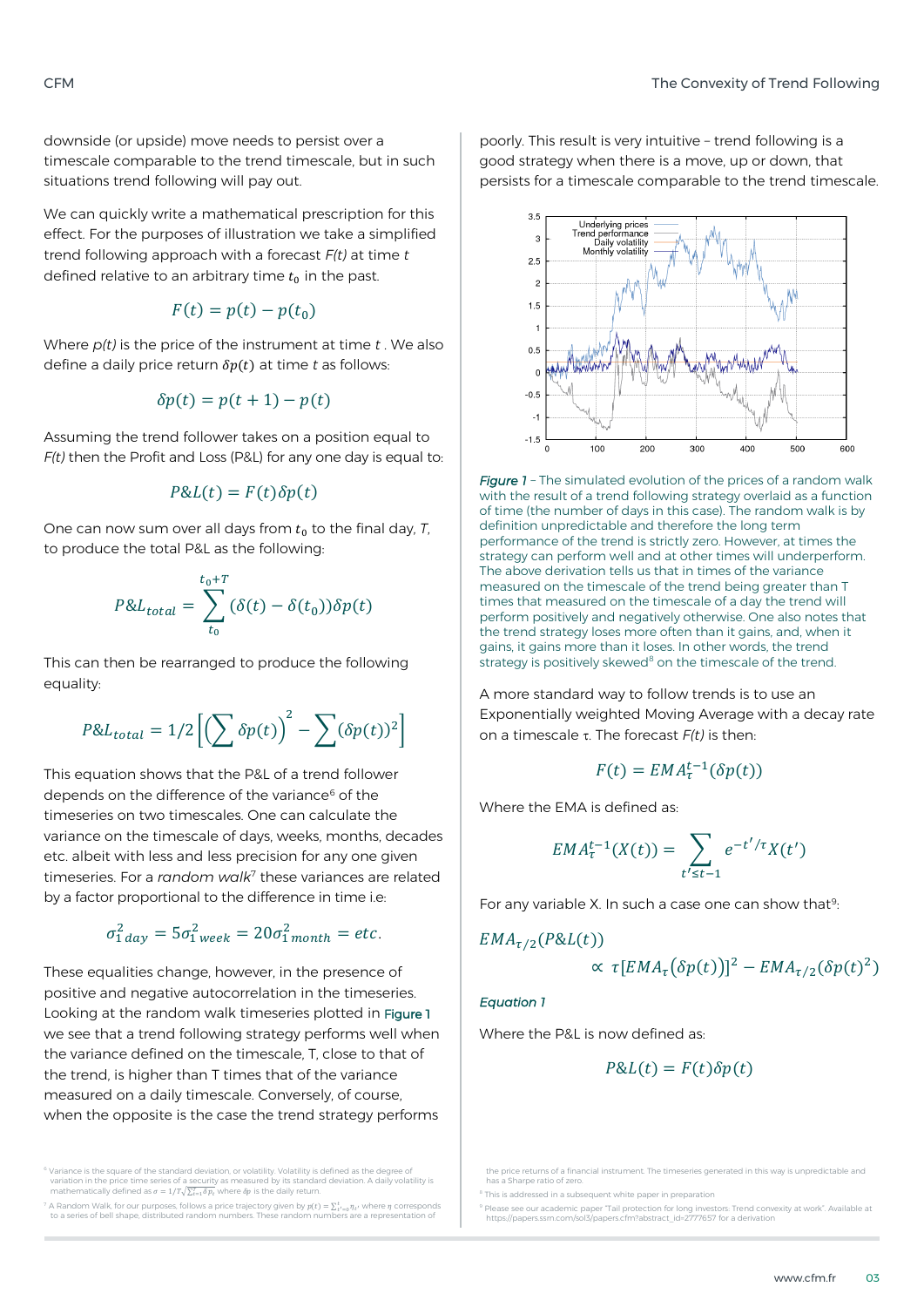Writing the dependence of P&L against the performance of the underlying timeseries in this way enables us to clearly see the convexity. We will see this visually in the below.

### Trend following is mechanically convex!

Welcome back if you have skipped the math section! That being the case we ask, nonetheless, that you refer to *Equation 1* above which puts us in a position to investigate the convex behaviour of the trend. Think back to high school math, plotting out a function  $y = x^2$  gives a Ushaped *parabola*. Similarly plotting out an Exponentially weighted Moving Average (EMA) of the P&L of trend following on an instrument against the EMA of the returns of the instrument itself also gives us this same U shaped form (*i.e.* we are plotting  $y = x^2$ ). The relative timescales used in the EMAs have to be correct (see *Equation 1*) but that being the case the equality is exact, even for a random walk that is by definition unpredictable. The third term in *Equation 1* is the daily volatility of the instrument upon which we are trending. For a random walk this is constant, again, by definition<sup>10</sup>. For financial instruments this term, the volatility, varies through time but risk control techniques can be used to keep this constant by buying and selling amounts inversely proportional to a forecast of volatility<sup>11</sup>. This aspect of risk control is essential to being a successful CTA!

As demonstrated above, it is a feature of trend following that persistent and cumulatively large moves in the underlying produce big returns for the strategy. *Figure 2* uses *Equation 1* to demonstrate this, first, by using a zero Sharpe ratio random walk. We plot an EMA of trend performance against an EMA of price returns and observe the characteristic convex U-shape. Even for a random walk, periods of big, cumulative moves in the underlying timeseries produce good performance for trend following (any strategy can correctly forecast the market for a statistically insignificant period of time!) The random walk timeseries is unpredictable and the average over all points on the y-axis is indeed zero – one cannot make money in the long term by trending on a random walk – but the performance can be more or less positive depending on the recent trajectory of the price. *Figure 2* also shows this convexity feature using S&P 500 and Wheat futures. In the case of the S&P 500, *Equation 1* is satisfied showing convexity of trend following relative to big, cumulative moves in the S&P 500. Similarly, trend following on Wheat is convex relative to moves in the Wheat market. Trend following therefore provides protection against big,

cumulative moves of anything! What people are often concerned about is protecting their portfolio of stocks! We therefore focus our attention on the particular case of the convexity with respect to the S&P 500 *only* when building a diversified trend portfolio.



*Figure 2 – Equation* 1 *is used to produce scatter plots of three separate timeseries – a random walk (left), the S&P 500 (middle) and Wheat (right). In each case the timeseries is approximately 35 years long. The y-axis is the left hand side of Equation 1 – an EMA over a timescale /2 of the P&L of a trend following strategy using an EMA on a timescale The x-axis is the EMA of price returns on a timescale . The convexity is observed (a U-shaped parabola) for all values of . In the plots we use a characteristic timescale of a couple of months. In each case the P&L is normalised to have a daily volatility of 1%.*

# How convex are trend followers really?

In this section we would like to consider the impact of various implementation techniques that trend followers typically employ, all of which serve to improve risk adjusted returns, but, at the detriment of the convexity features discussed. The first step is to consider that a typical CTA trades a universe of instruments. It takes a moment's reflection, given what we know so far, to realise that adding in other instruments will reduce the convexity to any one single underlying. Investors are often looking for protection against downside moves in equity markets. Let us consider a scenario where we have a universe of 9 decorrelated instruments as seen in *Figure 3*. We build up the universe steadily from the first – the S&P 500 – before adding in a trend strategy on the second, and the third etc. all the while plotting out the same EMA of performance relative to the EMA of the S&P 500. As we add in more and more contracts, one observes a blurring of the convexity picture. This is normal! Trending on each instrument is convex with respect to the instrument but not with respect to the S&P 500. One does notice however that the performance is enveloped by a parabola from below, which is simply a consequence of adding the original true parabola to a mass of points that are independent of the first random walk. It is worth noting, also, that a lot of instruments in the CTA universe are correlated, in particular during periods of market stress, and therefore some convexity relative to the stock market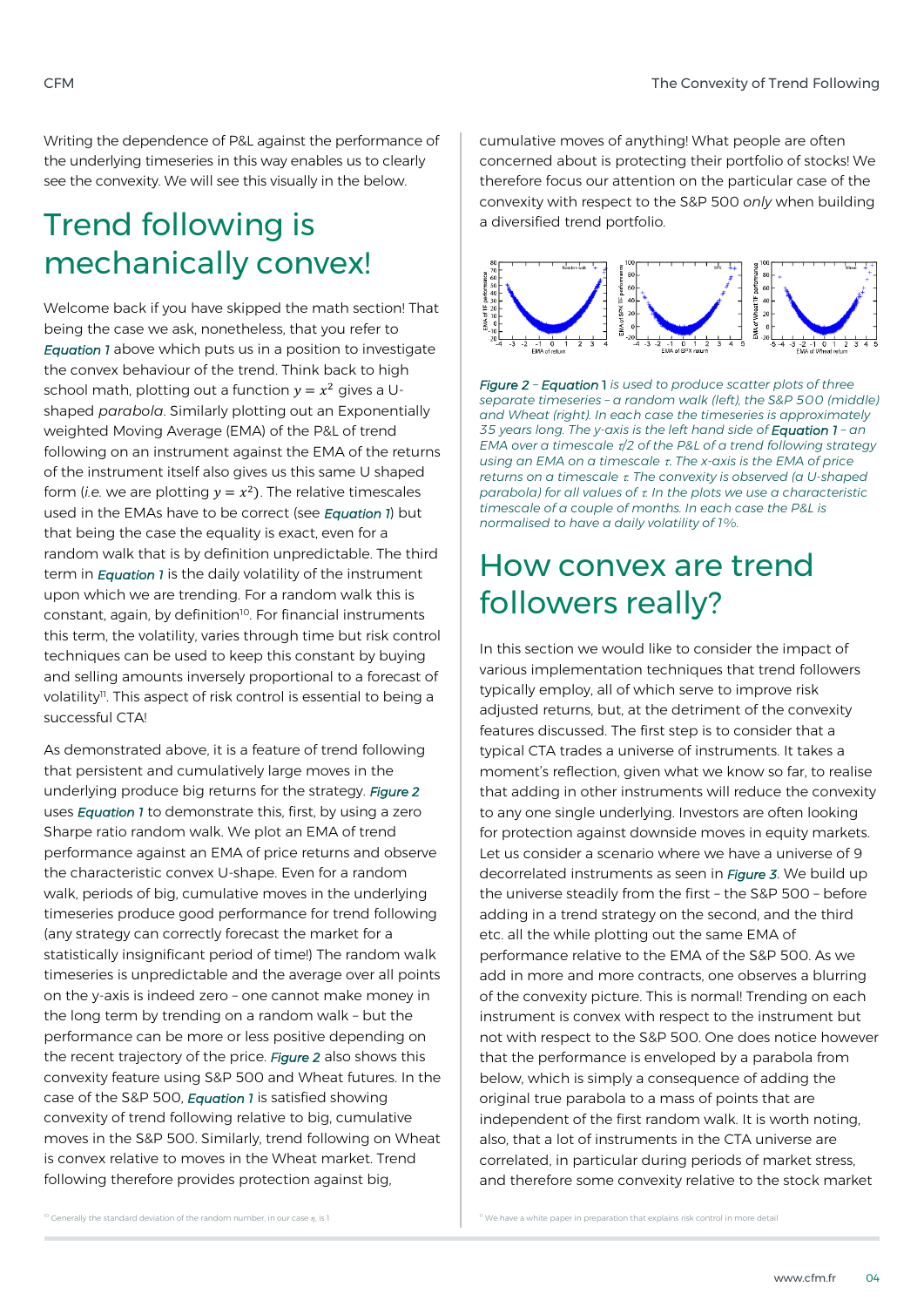remains. Take for example a portfolio that follows trends on developed market government bond and equity index futures. In a crisis scenario the equity index futures collapse and the bonds rise. The trend strategy makes money on both, and convexity, relative to the stock market is maintained. However, a typical CTA portfolio is full of many other types of instruments that ultimately reduce the level of equity convexity.



*Figure 3* – *The convexity of a fictitious portfolio of instruments. The SPX is actually a random walk and each subsequent plot represents the addition of another independent instrument (more random walks!) to the portfolio. We plot the convexity of the portfolio with respect to moves in the first plot in order to demonstrate the reduction of convexity in a diversified CTA portfolio for those seeking protection against moves in the equity markets. One notices, however, that each is bounded/enveloped from below by the original parabola, implying of course that some convexity is maintained.*

We next move on to a real world example taking two contracts – the S&P 500 and Wheat – and we plot out the convexity of the combination with respect to moves in the S&P 500. These two instruments have been chosen since they are decorrelated (measured correlation is close to zero) and available over a long history. In Figure 4 one observes the convexity of the combined S&P 500/Wheat portfolio relative to the S&P 500 to be less clear than in the case of trend following on the S&P 500 alone. Of course the Sharpe ratio of trend following on a diversified portfolio of instruments is higher than on any one on a standalone basis. It is for this reason that CTAs trade a pool of instruments that is as diversified as possible. This comes, however, at the expense of convexity with respect to any one contract including, therefore, equity indices. Wheat is however just as well hedged against big moves in the Wheat market as the S&P 500 is against big equity moves. Investors are generally not so concerned by this though! It

remains the case, however, that if one wants to hedge exposure to big, cumulative moves in any one instrument it is better to build a trend following strategy on that instrument. Diversifying reduces that convexity *but* improves the Sharpe ratio.



*Figure 4 – The convexity of trend following on real data. The first plot is the S&P 500 while the second is Wheat futures. The final plot (far right) is the convexity of the combined trend following P&L of S&P 500 and Wheat relative to moves in the S&P 500 alone.*

Building a diversified portfolio is not the only strategy that CTAs have to make trend following returns more palatable. The convexity defined so far assumes that as a trend becomes bigger then so does a manager's position in that instrument *i.e.* the position is proportional to the trend. At the time of writing of this note (beginning of 2018) equity indices have been on a prolonged and increasingly steep rally. It seems unreasonable to continue increasing one's exposure to such a trend, and indeed, most managers *cap* their positions when the trend reaches a given level - which is generally early in the formation of a trend. One can take this to an extreme to illustrate the effect on convexity: instead of looking at the performance of a trend follower where the position is proportional to the size of trend, on the y-axis we plot an EMA of the *performance of the sign of the trend predictor*: if positive we are long 1 unit and if negative we go short 1 unit. This is seen in Figure 5 which shows, once more, a reduction in convexity. The effect on the P&L of this step is to reduce the size of the fat tails of the returns. If one continues to build up a position as trends get bigger, one assumes more risk infrequently, the definition of *Kurtosis<sup>12</sup>*, or fat tails.

Also seen in Figure 5 is another step in the construction of the trend signal commonly employed by CTAs. Execution costs from trading in markets are high and investment managers are often on the lookout for ways of reducing the amount of trading they do. A common way to do this, for all strategies, is to average the predictor over recent observations. One can therefore do an EMA of the trend predictor, itself already an EMA of price returns. This extra layer of averaging slows the strategy significantly and successfully maintains the level of risk adjusted returns. However, such a change to the strategy affects the

<sup>&</sup>lt;sup>12</sup> Defined according to Investopedia.com: "Kurtosis is a statistical measure that's used to describe the distribution, or <u>skewness</u>, of observed data around the mean, sometimes referred to as the volatility of<br>volatility. Kurtosis is used generally in the statistical field to describe trends in charts. Kurtosis can be present in a chart with fat tails and a low, even distribution, as well as be present in a chart with skinny tails and a distribution concentrated toward the mean."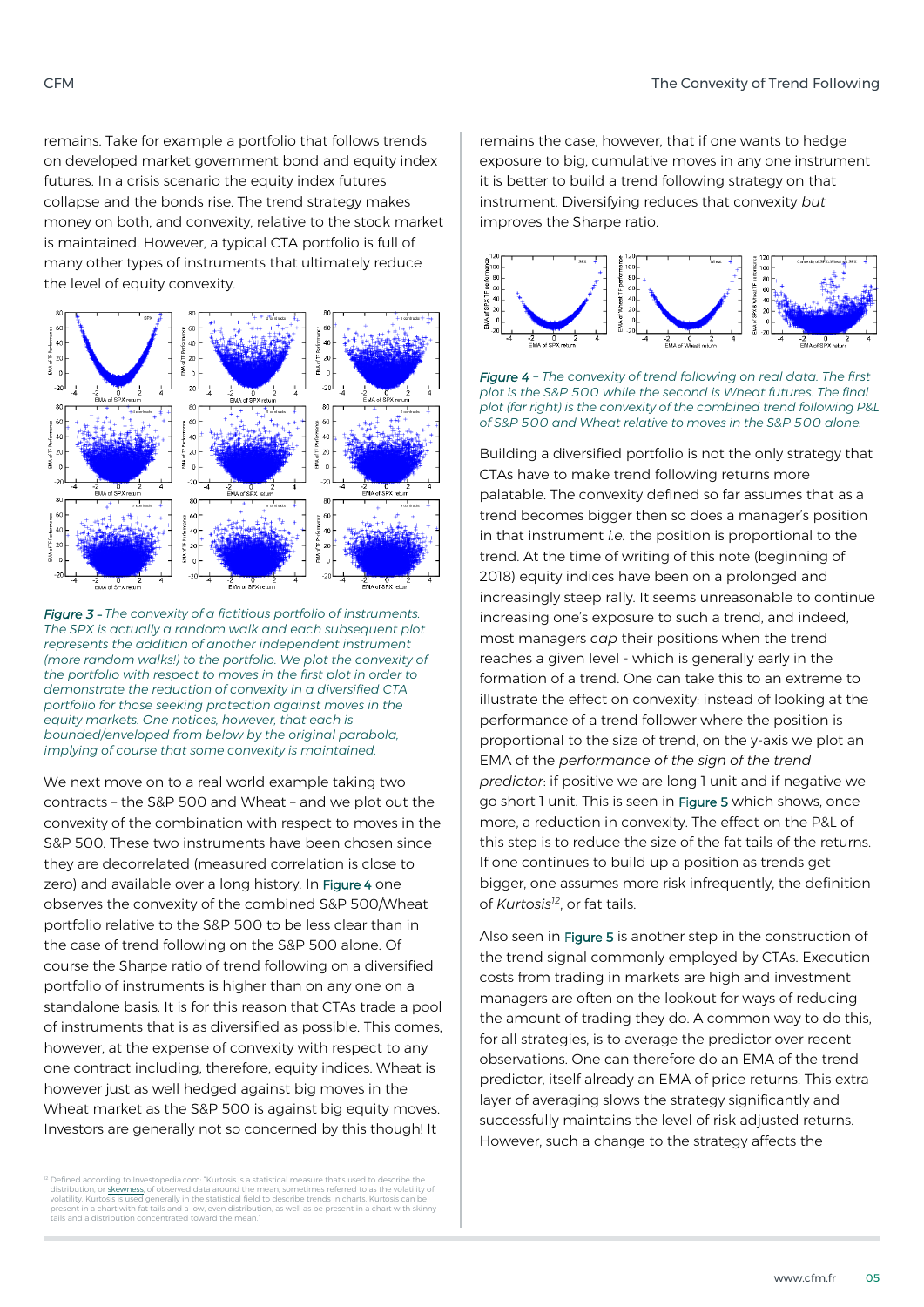convexity. Imagine a move in the S&P 500 which results in a trade being generated by a trend follower. An extra EMA on top of the trend delays this trade, spreading it out over several days with a position that is subsequently entered into over a drawn out period depending on the timescale of the extra averaging. This is another typical CTA trick to increase the Sharpe ratio of the overall portfolio but at the expense of the convexity behaviour.



*Figure 5 – The convexity of a random walk (left) compared to the convexity of a trend following strategy where position is set to +1 or -1 based on the sign of the trend predictor (middle). This is a common way to reduce the size of tails in the return distribution of a trend follower - a manager's fat tails can be very detrimental to a business! The final plot (right) is the same plot after having smoothed the predictor with another EMA that slows the trading to keep execution costs under control. Both techniques help to achieve better risk adjusted returns but are detrimental to convexity with respect to any one underlying instrument.*

We are now in a position to study the convexity of the CTA industry as a whole. A previous white paper<sup>13</sup> which successfully explained the aggregate performance of the CTA industry using trend following alone is used in order to define the timescale over which the aggregate market trends. The study reproduced the index with a correlation of about 85% by trend following on futures contracts on equity indices, interest rates, commodities and FX. The timescale that explained best the performance of the SG CTA index, found to be of the order of 6 months, can now be used as an input to the convexity plot. In *Figure 6* we plot an EMA of the SG CTA index against the corresponding EMA of the S&P 500, with all timescales appropriately used according to *Equation 1*. Also shown on the plot is a  $y = x^2$  line with a calculated  $R^2$  of 0.18. The  $R^2$ is a measure of how well the points fit the  $y = x^2$  line:<sup>14</sup> the closer the  $R^2$  is to 1 the better the points respect the line. Also shown is the more standard way to demonstrate CTA convexity where one plots the monthly returns of the SG CTA index against the monthly returns of S&P 500. Here the equivalent  $R^2$  is much worse at 0.02 and the fit to a  $y = x^2$  line is frankly much less convincing. It is clear that the prescription in *[Equation 1](#page-2-0)* accurately captures the real convexity of the aggregate CTA industry as represented by the SG CTA index. The plot resembles and exhibits the features of the various portfolio construction steps defined

<sup>13</sup> Refer again to our Whitepaper "Explaining hedge fund index returns" in the 2017 Q4 Alternative Beta<br>Matters Newsletter, See also our academic paper "Tail protection for long investors: Trend convexity at<br>work". Availa

 $14$  See the definition and interpretation of  $R^2$ , or the coefficient of determination: https://en.wikipedia.org/wiki/Coefficient\_of\_determination

above. The convexity relative to the S&P 500 is present but ultimately mitigated by the desire to deliver stable risk adjusted returns.



*Figure 6 – The standard way to look at CTA convexity (left) by plotting the monthly returns of the SG CTA index against*  monthly returns of the S&P 500. The resulting fit of  $y = x^2$  is *unconvincing with an*  <sup>2</sup> *of 0.02. The convexity plotted as described by Equation 1, however, has an*  <sup>2</sup> *of 0.18 using the best fitted trend timescale to describe the SG CTA index. Also of note is the enveloping parabolic shape from below that resembles the convexity demonstrated above in mixing a trend following approach on many instruments.*

### Conclusions

There are various ways to achieve portfolio protection and trend following is commonly used in this way. Buying short dated debt of the most creditworthy government i.e. US T-bills is also a common strategy but the income or capital gain generated is only through changes in interest rates and the carry obtained through the slope of the yield curve. Alternatively one may choose to buy put options on an equity index. This is a systematically negative strategy, however, consistent with the risk premium nature of the P&L associated with buying insurance<sup>15</sup>. Trend following, on the other hand, has convex features to its P&L and is also robustly positive in its long term performance.

The authors of this note, along with many others, have shown that systematic trend following is statistically significant; robust across instruments and through time; robust to changes in parameters; in a slow form relatively insensitive to costs; and also plausible in that it likely exploits a behavioural bias. The strategy is mechanically convex relative to the instrument upon which one is trending. It is less convex to that same instrument upon the inclusion of other instruments in the portfolio and other typical changes to the strategy that make it viable for running a successful trading program and a successful business. Nonetheless, it is a robust strategy and it is our belief that it is better to invest in trend following for its

<sup>15</sup> See our academic paper *Risk premio: αsymmetric tail risks and excess returns.* Y. Lempérière, C.<br>Deremble, T.T. Nguyen, P. Seager, M.Potters, J.P. Bouchaud. 2017, Quantitative Finance 17(1), 1-14. The<br>reader can also Alternative Beta Matters Newsletter available on the CFM website.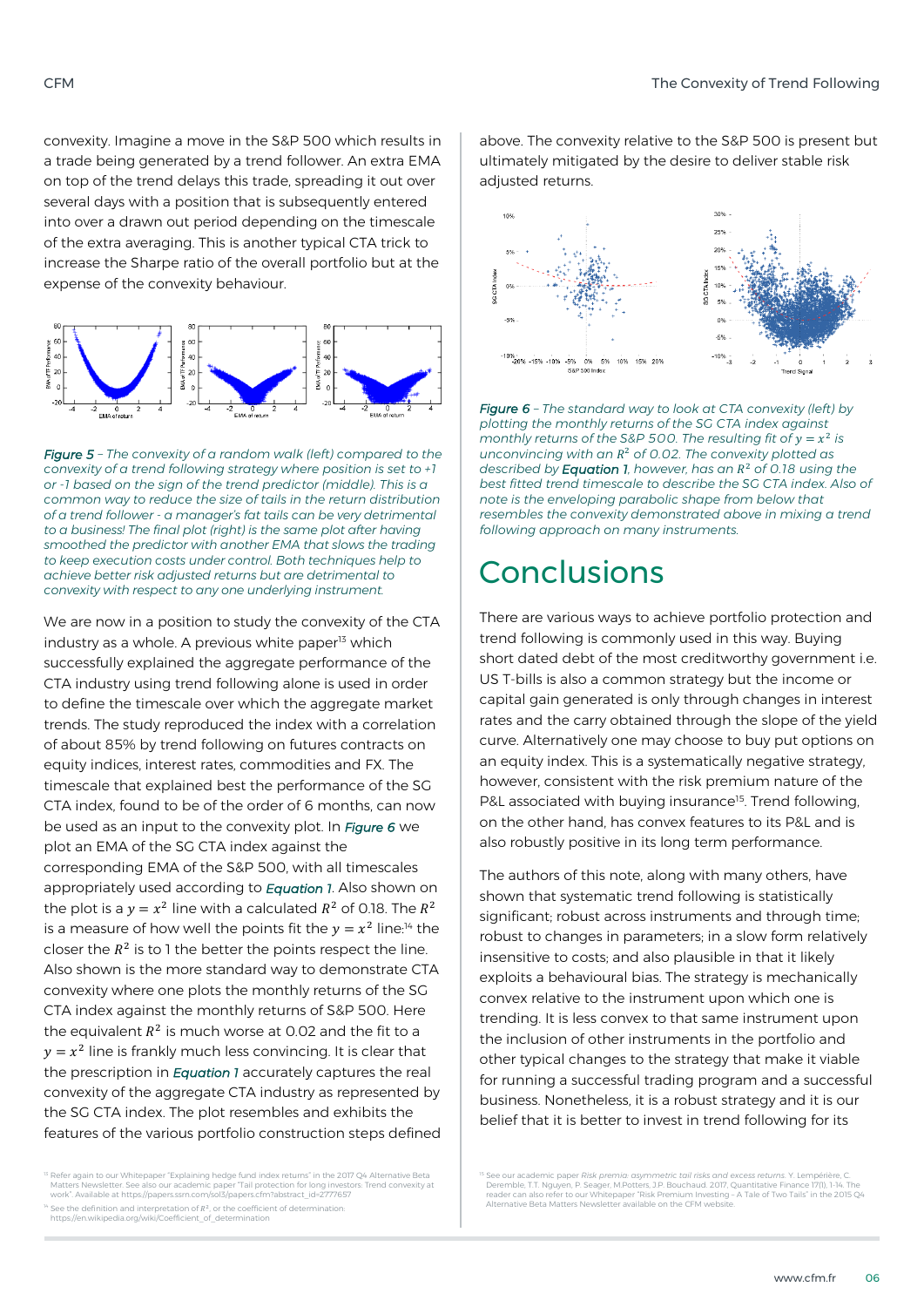robustness than for the protection offered, although any protection is obviously a bonus!

# End note

All references within to 'S&P 500' is intended as shorthand in referring to the S&P 500 Mini futures contract (Bloomberg ticker: ESA). Likewise, all reference to 'Wheat' is shorthand for the first generic futures contract (Bloomberg ticker: W 1)

# Disclaimers

ANY DESCRIPTION OR INFORMATION INVOLVING INVESTMENT PROCESS OR ALLOCATIONS IS PROVIDED FOR ILLUSTRATIONS PURPOSES ONLY.

ANY STATEMENTS REGARDING CORRELATIONS OR MODES OR OTHER SIMILAR STATEMENTS CONSTITUTE ONLY SUBJECTIVE VIEWS, ARE BASED UPON EXPECTATIONS OR BELIEFS, SHOULD NOT BE RELIED ON, ARE SUBJECT TO CHANGE DUE TO A VARIETY OF FACTORS, INCLUDING FLUCTUATING MARKET CONDITIONS, AND INVOLVE INHERENT RISKS AND UNCERTAINTIES, BOTH GENERA AND SPECIFIC, MANY OF WHICH CANNOT BE PREDICTED OR QUANTIFIED AND ARE BEYOND CFM'S CONTROL. FUTURE EVIDENCE AND ACTUAL RESULTS COULD DIFFER MATERIALLY FROM THOSE SET FORTH, CONTEMPLATED BY OR UNDERLYING THESE STATEMENTS.